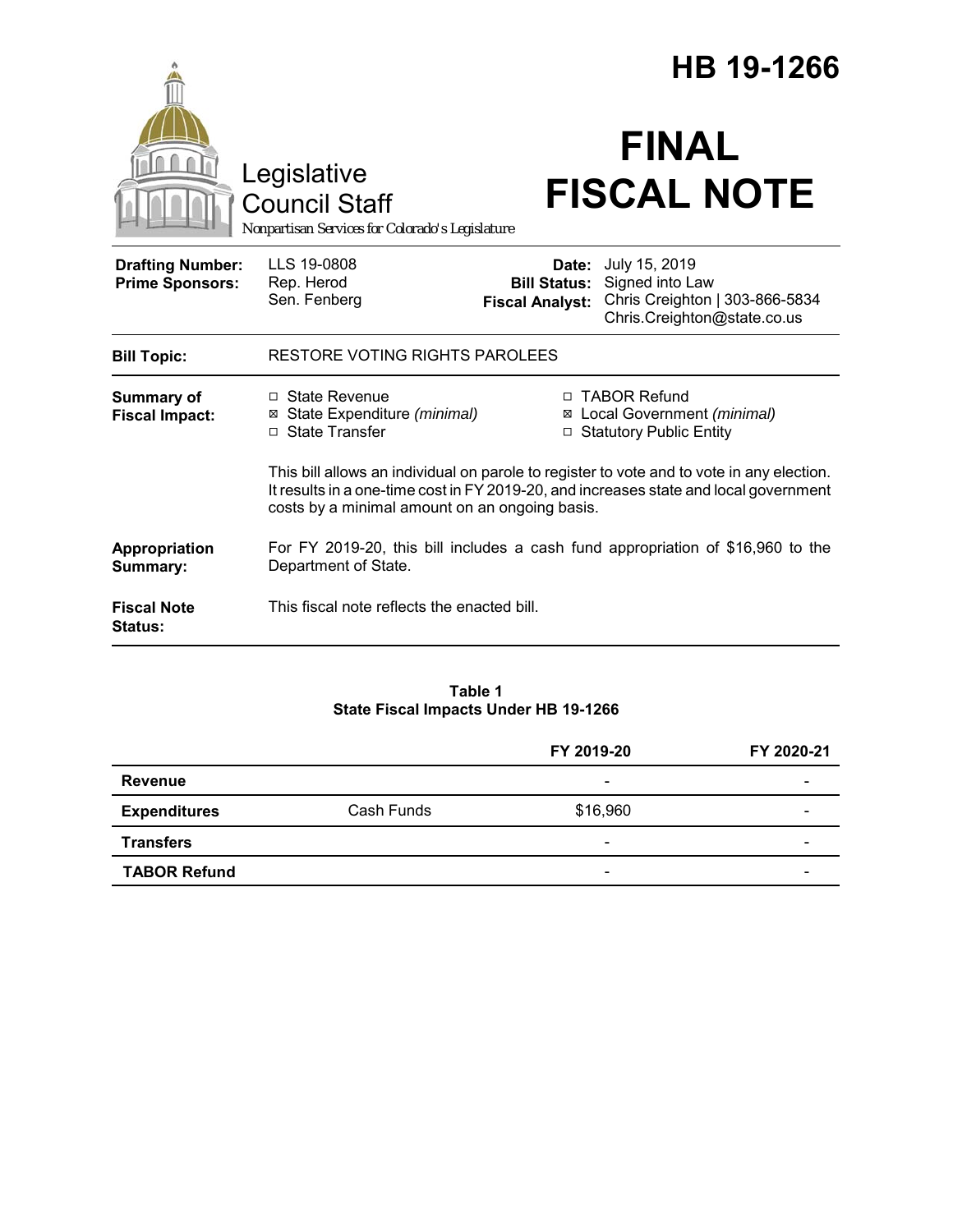July 15, 2019

# **Summary of Legislation**

This bill allows an individual on parole to register to vote and to vote in any election. The Division of Adult Parole in the Department of Corrections must notify parolees of their voting rights, how to register to vote or update his or her registration, and how to obtain a ballot and other voter information materials. This bill also repeals existing statutory provisions allowing parolees to preregister to vote, which under current law, allows a person to automatically be registered to vote upon completion of parole.

## **Background and Assumptions**

The Division of Criminal Justice in the Department of Public Safety reports that there were a total of 11,162 offenders on parole as of February 2019. Of this 9,743 are in-state parolees. Legislative Council staff projects 9,297 offenders will be on in-state parole in June of 2019 and 9,687 offenders will be on in-state parole in June of 2020. Therefore, this bill is expected to increase the total number individuals eligible to register to vote by approximately 10,000 per year.

### **State Expenditures**

Beginning in FY 2019-20, this bill increases costs in the Department of State and Department of Revenue as described below.

**Department of State.** The Department of State requires \$16,960 to make modifications to the state voter registration system (SCORE) to allow parolees to register to vote. These changes require 160 hours of programming at a cost of \$106 per hour and will be paid out of the Department of State Cash Fund. Additionally, the Department of State election reimbursement to counties, paid from the General Fund, is expected to increase by less than \$10,000 in years where a statewide ballot measure appears on the ballot. Any change in county reimbursement appropriations, if needed, will be addressed through the annual budget process.

**Department of Revenue.** This bill requires minor DRIVES reprogramming changes to allow parolees to be able to register to vote through the Division of Motor Vehicles. This cost and the additional workload to register parolees can be accomplished within existing appropriations.

**Department of Corrections.** The Department of Corrections currently advises parolees of their right to preregister to vote and no change in workload is expected as a result of this bill.

### **Local Government**

Beginning in FY 2019-20, this bill increases county clerk costs and workload to print and mail ballots to parolees that register to vote. Using an average per ballot printing and mailing cost of \$1.00 and the in-state parolee estimate of 10,000, this bill increases county costs by up to \$10,000 statewide per election on an ongoing basis. This increase will vary by county depending on the number of parolees that register to vote in the county. In years with a statewide ballot measure, these costs will be offset by the county election reimbursement from the state which is generally 90 cents per active registered voter for counties with fewer than 100,000 registered voters and 80 cents per voter for counties with more than 100,000 registered voters.